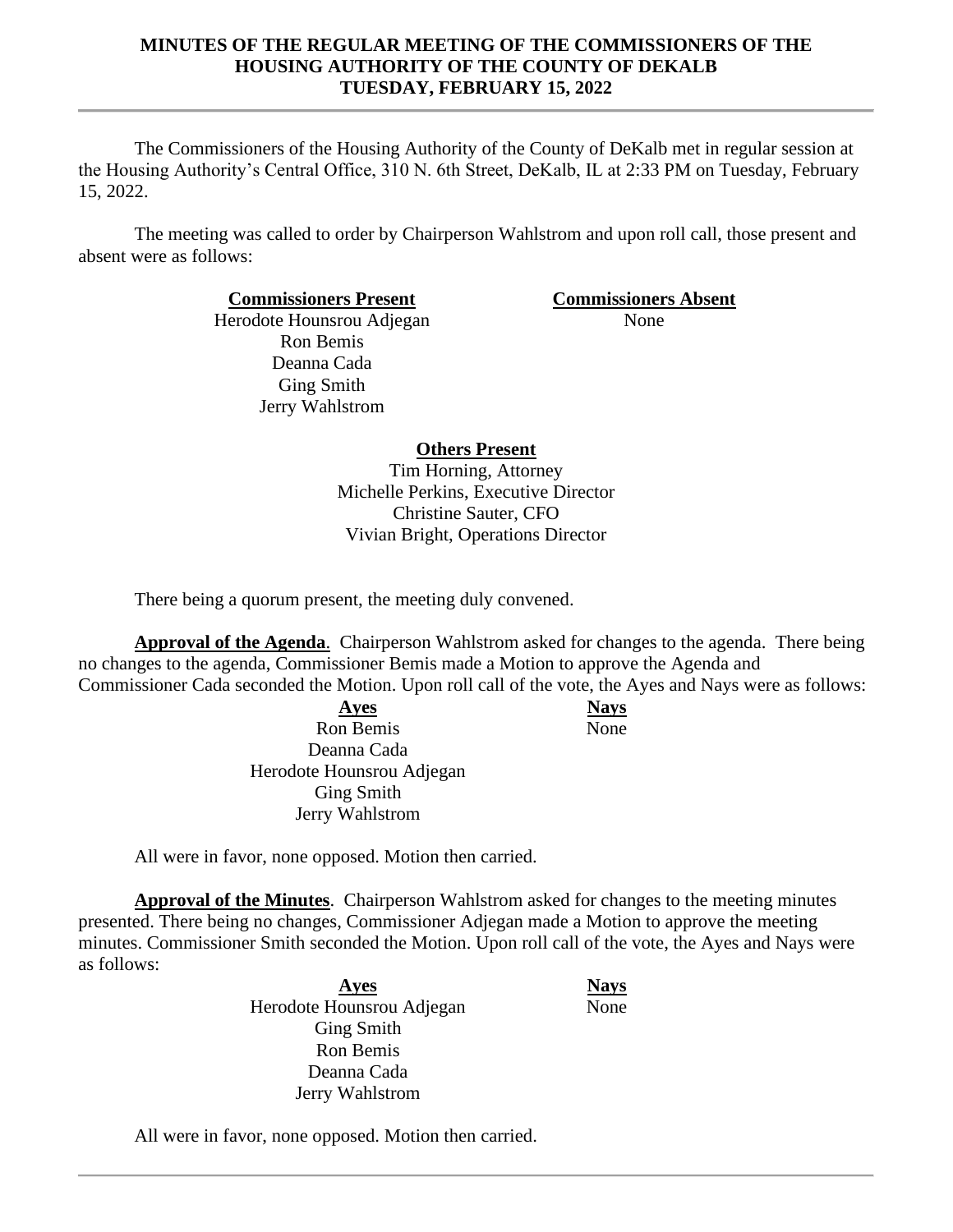**Public Comment**. Two members of the public were present, the only commenter was Mark Charvat. Mr. Charvat provided various comments regarding the evaluation template used for the Executive Director review and the stipend payments made in error.

**Financial Report, Bills & Payroll**. The January YTD financials were reviewed and discussed noting that all program earnings are over budget year to date. It was noted that a few unplanned repairs to the hi and low-rise elevators are expected before fiscal year end. The agency is pleased with the outlook of finishing another fiscal year with strong earnings. Staff opened the floor for discussion and questions regarding the "draft" FY23 budget documents that were emailed to the Board. No changes were suggested for the proposed FY23 budget. The FY23 budget will be presented and approved at the March Board meeting. The collection loss and non-expendable equipment write off resolutions will also be presented and approved at the March meeting.

The bills and payroll were submitted to the Commissioners for approval of payment. Commissioner Adjegan moved that the bills and payroll be approved as submitted. Commissioner Bemis seconded the Motion. Upon roll call, the Ayes and Nays were as follows:

| Ayes                      | <b>Nays</b> |
|---------------------------|-------------|
| Herodote Hounsrou Adjegan | None        |
| <b>Ron Bemis</b>          |             |
| Deanna Cada               |             |
| <b>Ging Smith</b>         |             |
| Jerry Wahlstrom           |             |

All were in favor, none opposed. Motion then carried.

**Report of the Secretary-Treasurer/Executive Director.** *Legal.* Attorney Horning provided an update on current tenant evictions, court actions and applicant administrative reviews in process. Horning noted that he has consulted and assisted ED Perkins with recent FOIA's and has provided responses to recent Public Access Bureau complaints. Perkins reviewed the attrition for Public Housing and the Housing Choice Voucher Program for the month of January, noting it was typical.

*Sunset View Apartments [Hinckley] - Fire.* Progress remains slow, along with concerns about the amount of moisture present. To determine next steps additional consultation between the structural engineer, AHRMA, the restoration company and the architect will take place in the coming weeks.

*Rental Assistance Demonstration [RAD].* No further action with RAD this month.

*Capital Projects.* Staff is waiting for the architect to complete the RFP for the TSP Air Condensing Unit. Civic Boiler Blower Fans have gone out, one has been replaced two are operable but fail and are awaiting replacement parts. Replacement parts and materials are very difficult to obtain. Primary focus continues to be on the Civic Water Pipe Replacement project. Staff continues to work on timelines and relocation strategies, noting that 36 tenants will have temporary relocation plans 21 of which will require a hotel stay. Work on the first floor has already begun and preparation for the test units will begin shortly.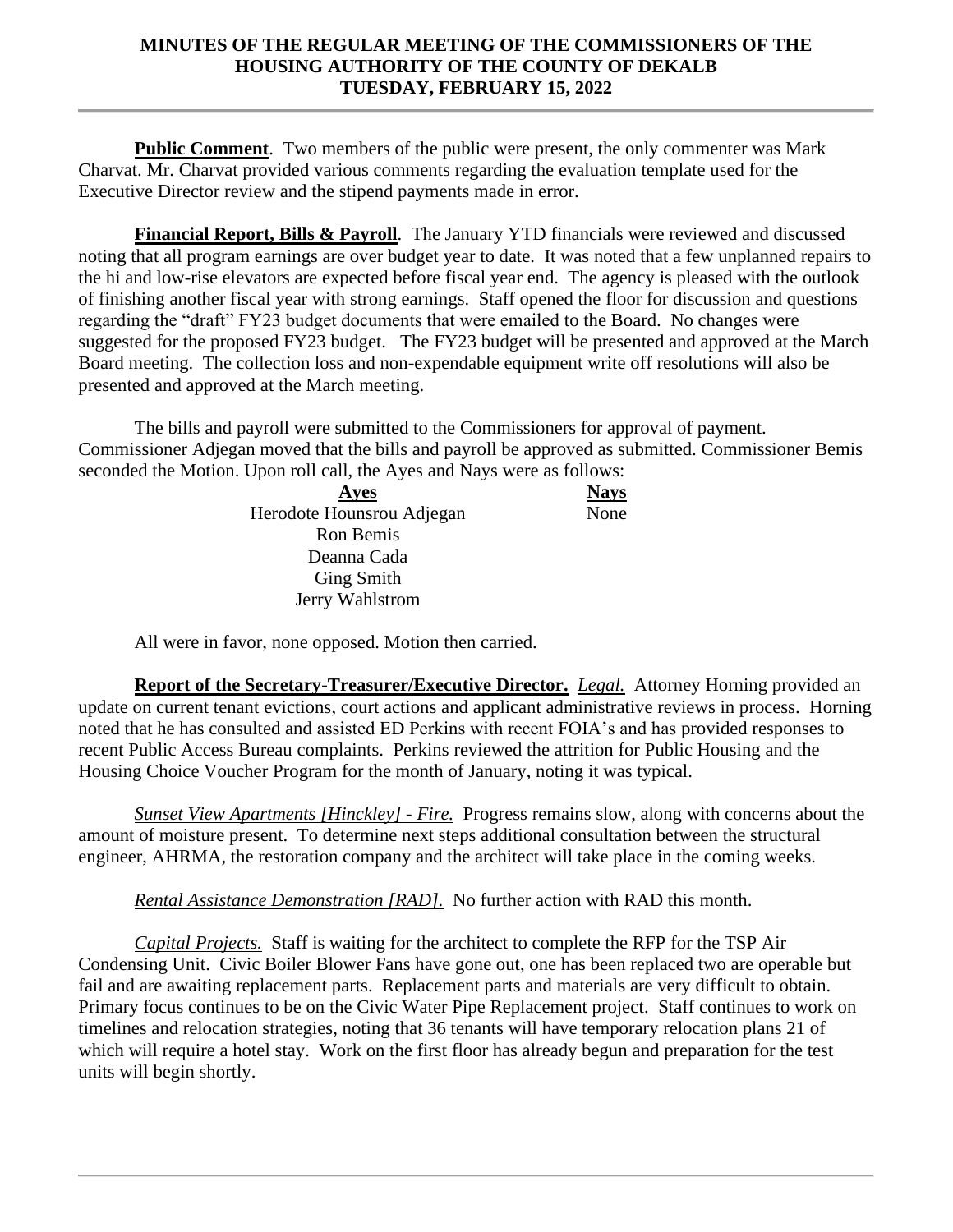# *Housing Needs – project discussion.* No update.

Perkins reviewed some general items noting that all Emergency Housing Vouchers are leased, and that focus has been on drafting a process to incorporate the 180 day look back period for Public Housing Screening.

## **Reports of Committees**. None

**Resolutions**: The Board was presented with **Resolution 22-20 Maintenance Wage Rate Determination** (HUD 4750 & 4752). Approval of the resolution would maintain HUD compliance for establishing the minimum wage that HACD would pay for listed positions for routine and non-routine maintenance. Commissioner Cada made a Motion to approve, and Commissioner Adjegan seconded the Motion. The Ayes and Nays were as follows:

| <b>Ayes</b>                                           |  |
|-------------------------------------------------------|--|
| Deanna Cada                                           |  |
| Herodote Hounsrou Adjegan                             |  |
| Ron Bemis                                             |  |
| <b>Ging Smith</b>                                     |  |
| Jerry Wahlstrom                                       |  |
| All were in favor, none opposed. Motion then carried. |  |

## **Old Business.** No old business.

The next item on the agenda was discussion of employees and their performance. Per allowable closed session topics in section 2 (c) (1) of the Open Meetings Act 5ILCS 120, Commissioner Bemis made a motion to enter closed session and Commissioner Smith seconded the Motion. Upon roll call the Ayes and Nays were as follows:

> **Ayes Nays** Ron Bemis Ging Smith Herodote Hounsrou Adjegan Deanna Cada Jerry Wahlstrom

None

None

**Ayes Nays**

None

All were in favor, none opposed. Motion then carried and closed session began at 3:05 PM.

Closed Session discussion ensued. Commissioner Cada made a motion to exit closed session and Commissioner Adjegan seconded the Motion. Upon roll call the Ayes and Nays were as follows:

> **Ayes Nays** Deanna Cada Herodote Hounsrou Adjegan Ron Bemis Ging Smith Jerry Wahlstrom

All were in favor, none opposed. Motion then carried and closed session ended and a return to regular session commenced at 4:35 PM.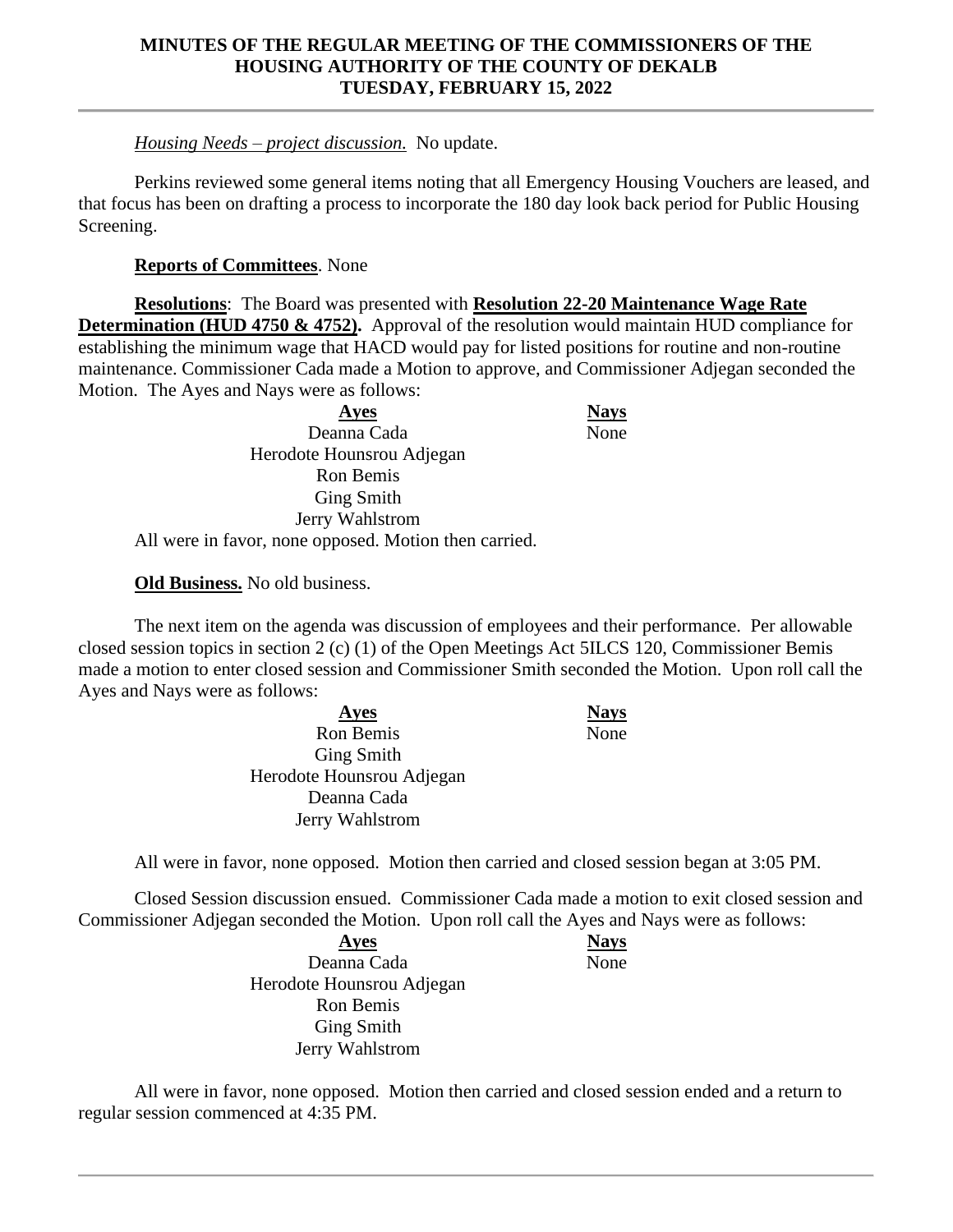**New Business***.* Chairperson Wahlstrom reviewed 2021 activity and accomplishments noting the performance of the Executive Director. Commissioner Smith made a motion of a 3% increase of salary, a bonus of \$10,000 and \$200 per month car allowance for Director Perkins for the FY23 budget. Commissioner Adjegan seconded the motion. They Ayes and Nays were as follows:

> **Ayes Nays** Ging Smith Herodote Hounsrou Adjegan Ron Bemis Deanna Cada Jerry Wahlstrom

None

All were in favor, none opposed. Motion then carried.

**Adjournment**. There being no further business to come before the Commissioners, Chairperson Wahlstrom asked for a Motion to adjourn the regular meeting. Commissioner Cada made a motion to adjourn. Commissioner Bemis seconded the Motion. The Ayes and Nays were as follows:

> **Ayes Nays** Deanna Cada Ron Bemis Herodote Hounsrou Adjegan Ging Smith Jerry Wahlstrom

None

All were in favor, none opposed. Motion then carried.

The meeting was adjourned at 4:45 PM until the regular meeting scheduled to take place, in person on Tuesday, March 15, 2022, at 2:30 PM at 310 N. 6<sup>th</sup> Street, DeKalb IL 60115.

\_\_\_\_\_\_\_\_\_\_\_\_\_\_\_\_\_\_\_\_\_\_\_\_\_\_\_\_\_\_\_\_\_

(SEAL)

**CHAIRMAN** 

ATTEST:

\_\_\_\_\_\_\_\_\_\_\_\_\_\_\_\_\_\_\_\_\_\_\_\_\_\_\_\_\_\_\_ SECRETARY-TREASURER